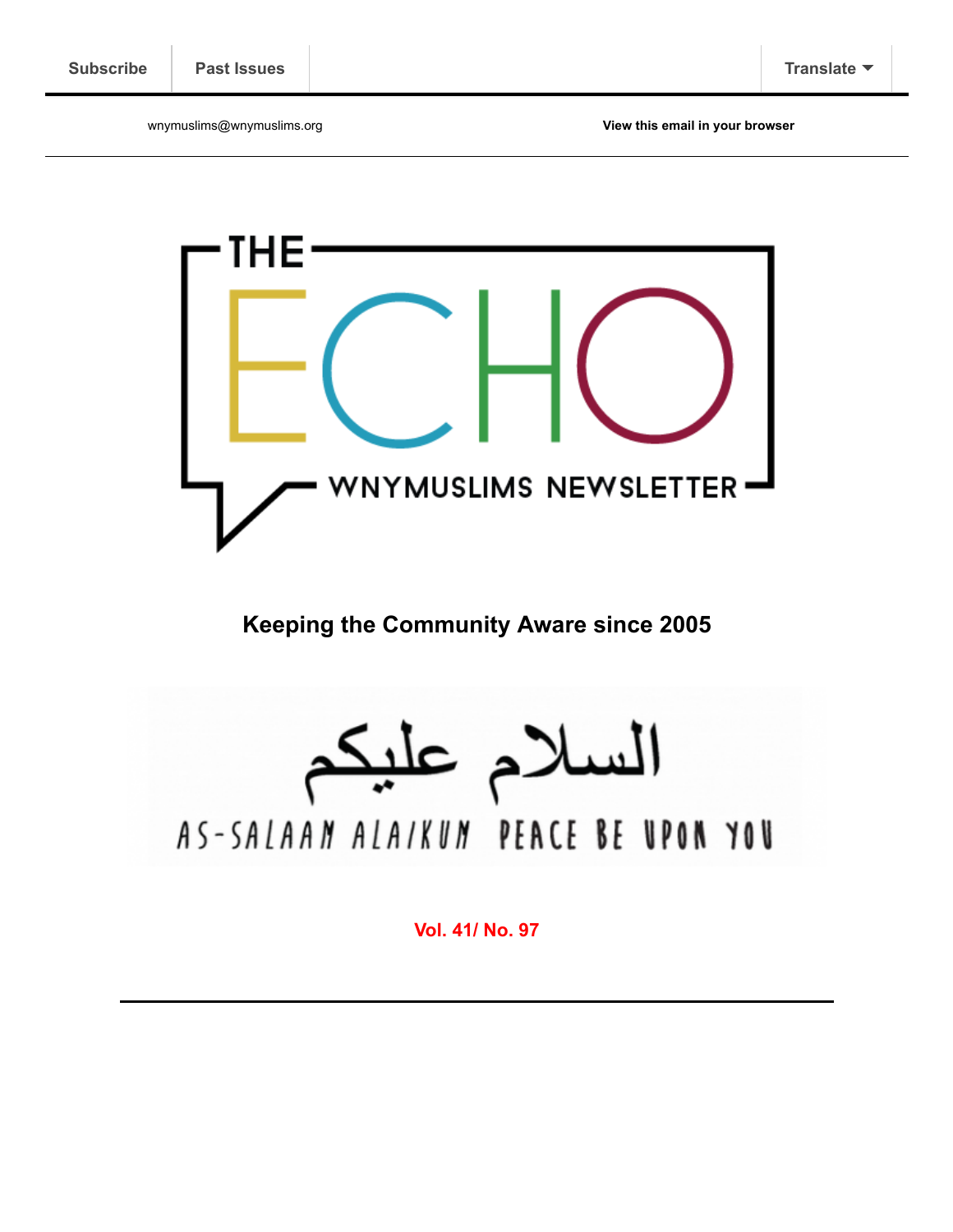

**Upcoming Event:**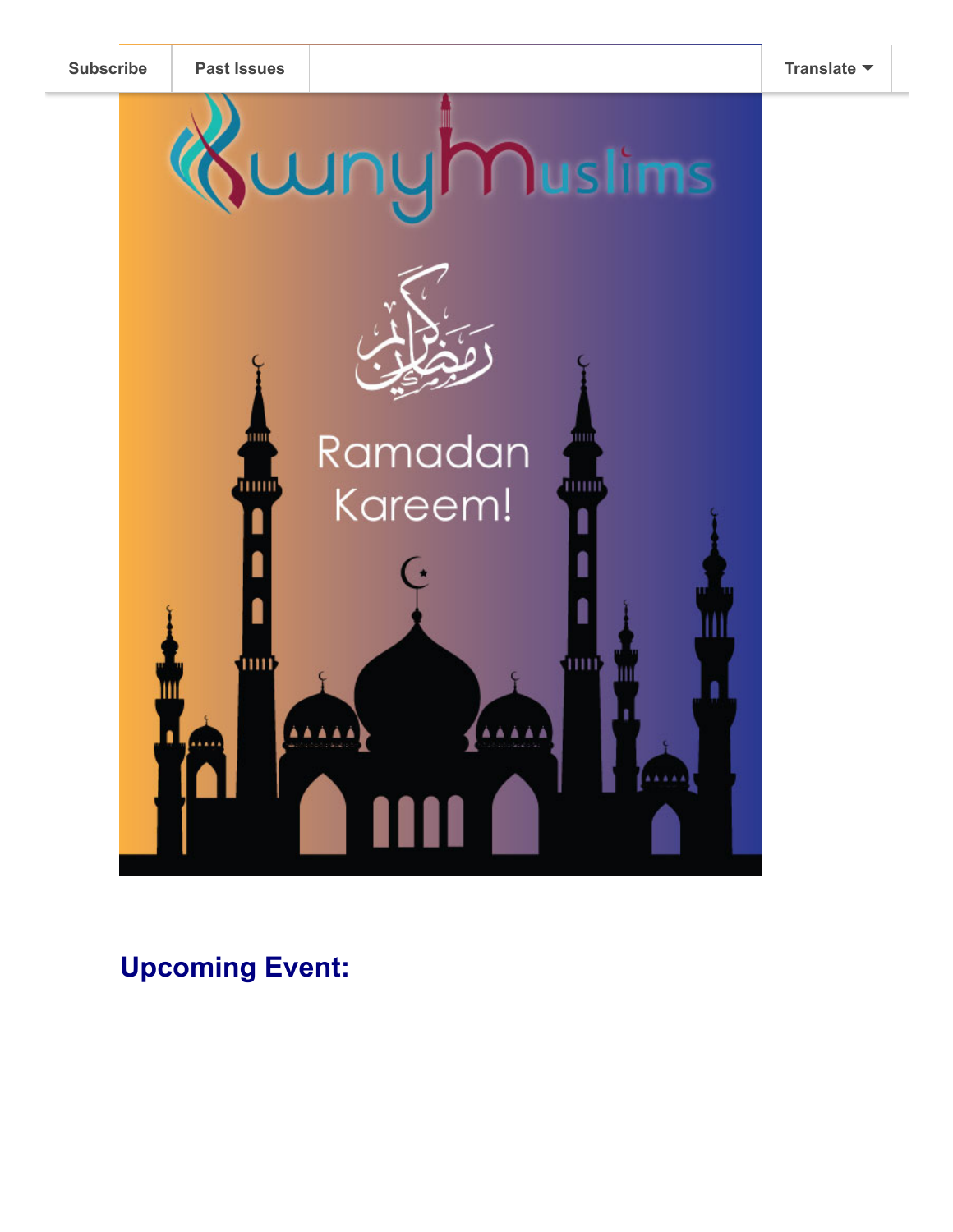

# **Hadith of the week:**

*Narrated by Abu Huraira:*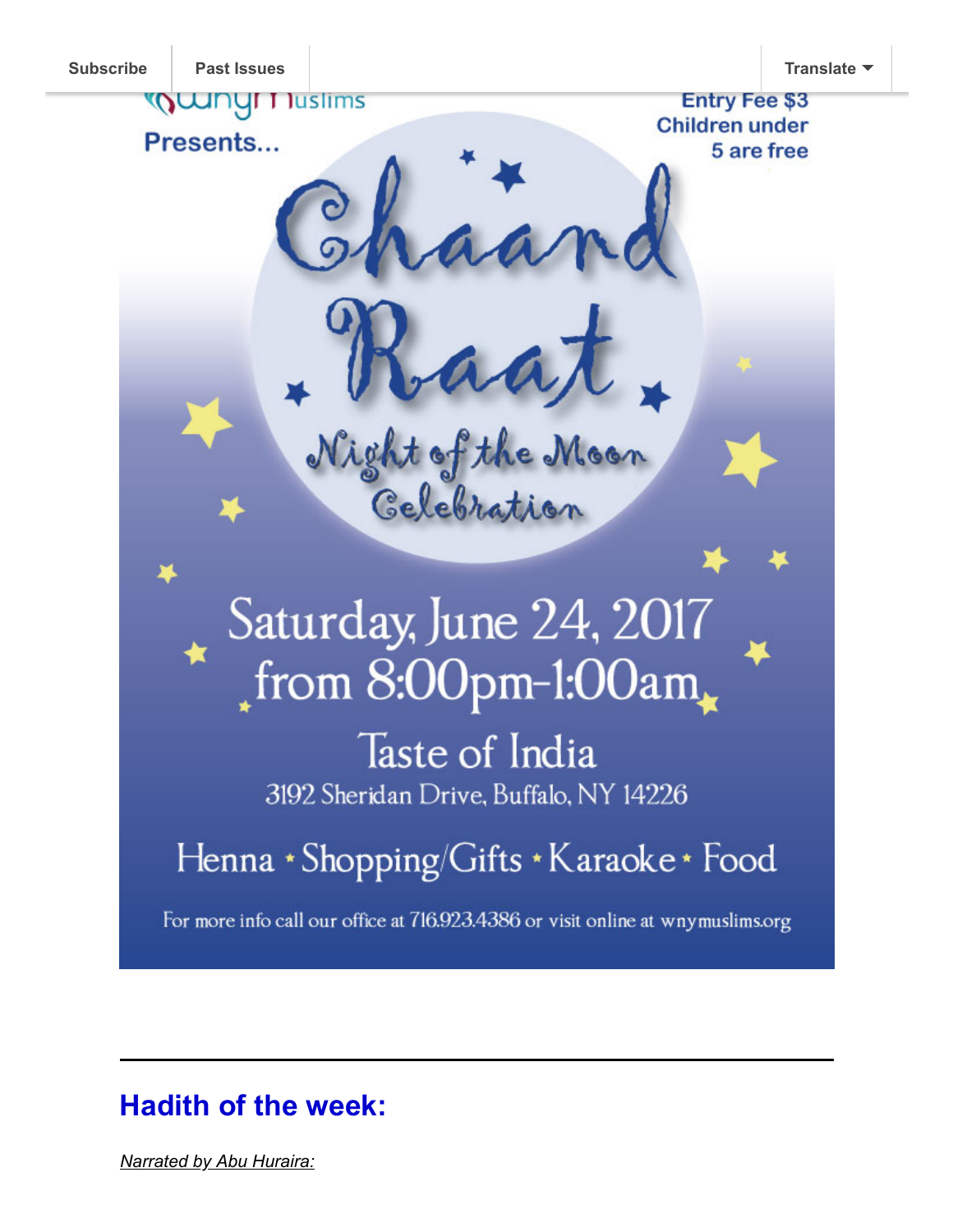#### **his previous sins will be forgiven."**

*Reference: Sahih Bukhari Volume: 3 Book: 32 Number:226*

## **WNY Muslims in the Media:**

Prof. Faizan Haq expressed his views on President Trump's visit to the Kingdom of Saudi Arabia.



### **Community Announcements:**

#### **Jaffarya Center Events:**

Please join us for:

- Daily Quran Recitation, Dua e Iftitah, Salaat & Potluck Iftar
- Special Programs:
	- 15th Ramadan: Jashn e Wiladat Imam Hasan AS; Speaker: Skh Liyakat Takim (English)
	- 19th, 21st & 23rd Ramadan (Shab): Aamaal Laylatul Qadr After Iftaar-Dinner
	- 19th & 20th & 21st Ramadan (Day Of): Majlis e Aza Before Maghribayn, Shahadat Imam Ali AS